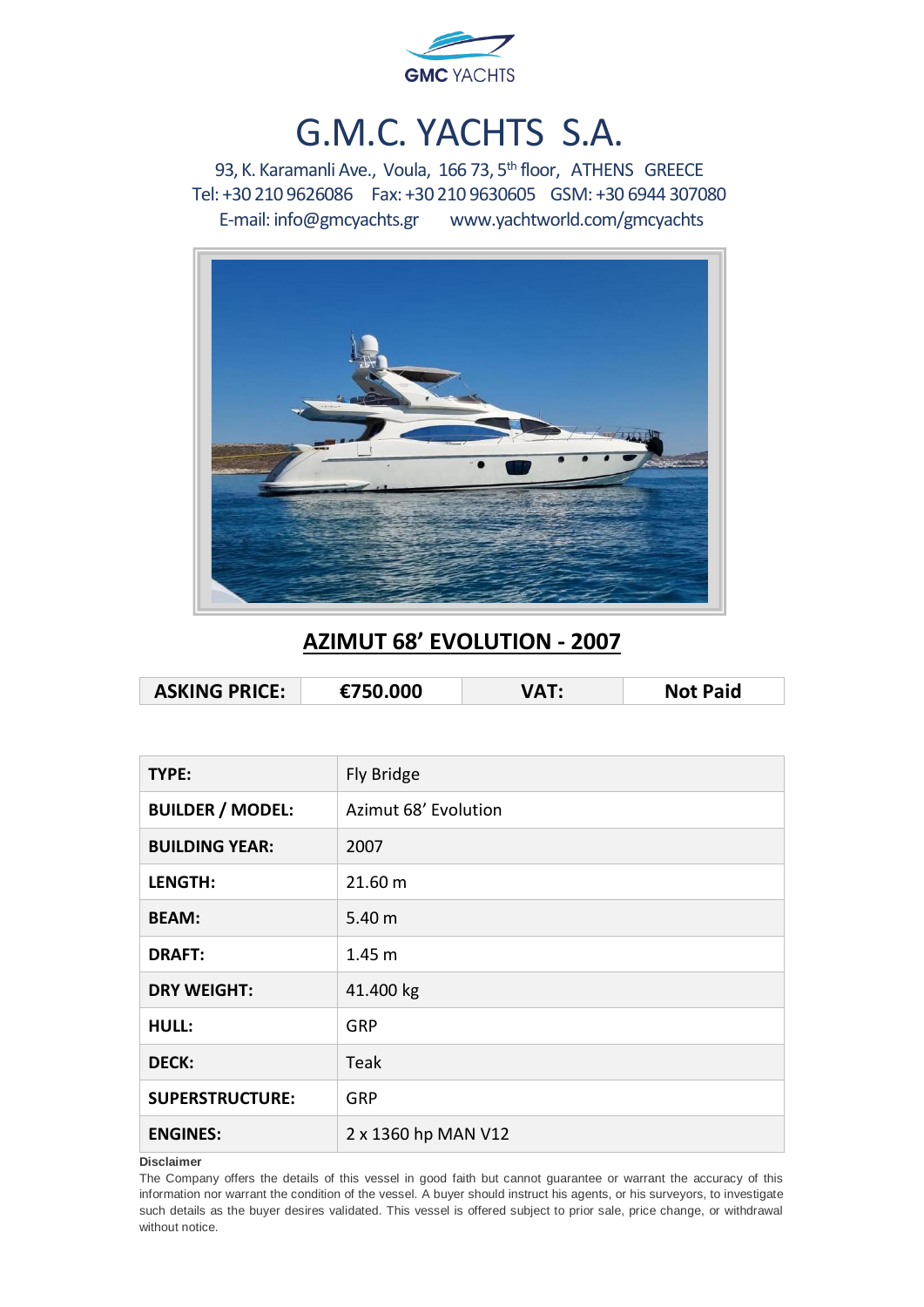

# G.M.C. YACHTS S.A.

93, K. Karamanli Ave., Voula, 166 73, 5<sup>th</sup> floor, ATHENS GREECE Tel: +30 210 9626086 Fax: +30 210 9630605 GSM: +30 6944 307080 E-mail[: info@gmcyachts.gr](mailto:info@gmcyachts.gr) [www.yachtworld.com/gmcyachts](http://www.yachtworld.com/gmcyachts)

| <b>ENGINE HOURS:</b>   | 1900                                                                                                                                                                                                                                                                                                                                                                                                                                                                                                                                                                                                                                                                                                                                                                                                                                                                                                                                                                                                                                                                                                                                                                                 |
|------------------------|--------------------------------------------------------------------------------------------------------------------------------------------------------------------------------------------------------------------------------------------------------------------------------------------------------------------------------------------------------------------------------------------------------------------------------------------------------------------------------------------------------------------------------------------------------------------------------------------------------------------------------------------------------------------------------------------------------------------------------------------------------------------------------------------------------------------------------------------------------------------------------------------------------------------------------------------------------------------------------------------------------------------------------------------------------------------------------------------------------------------------------------------------------------------------------------|
| <b>TRANSMISSION:</b>   | Shaft drive                                                                                                                                                                                                                                                                                                                                                                                                                                                                                                                                                                                                                                                                                                                                                                                                                                                                                                                                                                                                                                                                                                                                                                          |
| <b>CRUISING SPEED:</b> | 27 knots                                                                                                                                                                                                                                                                                                                                                                                                                                                                                                                                                                                                                                                                                                                                                                                                                                                                                                                                                                                                                                                                                                                                                                             |
| <b>MAXIMUM SPEED:</b>  | 32 knots                                                                                                                                                                                                                                                                                                                                                                                                                                                                                                                                                                                                                                                                                                                                                                                                                                                                                                                                                                                                                                                                                                                                                                             |
| <b>PERFORMANCE:</b>    | 21 knots 1700 rpm<br>23 knots 1800 rpm<br>25 knots 1900 rpm<br>Maximum 2300 rpm over 32 knots                                                                                                                                                                                                                                                                                                                                                                                                                                                                                                                                                                                                                                                                                                                                                                                                                                                                                                                                                                                                                                                                                        |
| <b>GENERATORS:</b>     | 1 x 17 kW Kohler + 1 x 20 kW Kohler                                                                                                                                                                                                                                                                                                                                                                                                                                                                                                                                                                                                                                                                                                                                                                                                                                                                                                                                                                                                                                                                                                                                                  |
| <b>FUEL CAPACITY:</b>  | 4500 lt                                                                                                                                                                                                                                                                                                                                                                                                                                                                                                                                                                                                                                                                                                                                                                                                                                                                                                                                                                                                                                                                                                                                                                              |
| <b>WATER CAPACITY:</b> | 1300 lt                                                                                                                                                                                                                                                                                                                                                                                                                                                                                                                                                                                                                                                                                                                                                                                                                                                                                                                                                                                                                                                                                                                                                                              |
| <b>ACCOMMODATION:</b>  | 4 Guest cabins / 4 WC<br>1 Crew cabin for 3 / 1 WC                                                                                                                                                                                                                                                                                                                                                                                                                                                                                                                                                                                                                                                                                                                                                                                                                                                                                                                                                                                                                                                                                                                                   |
| <b>LOCATION:</b>       | Greece                                                                                                                                                                                                                                                                                                                                                                                                                                                                                                                                                                                                                                                                                                                                                                                                                                                                                                                                                                                                                                                                                                                                                                               |
| <b>FLAG:</b>           | Greek commercial                                                                                                                                                                                                                                                                                                                                                                                                                                                                                                                                                                                                                                                                                                                                                                                                                                                                                                                                                                                                                                                                                                                                                                     |
| <b>EQUIPMENT:</b>      | Furuno VHF (2021) - GPS - Plotter 10"- Radar 10" -<br>Azimut 7" Monitor (electricity, tanks, alarms, bilges,<br>lights etc.) $-$ Compass $-$ MAN engines monitors $-2$<br>seats in cockpit with electric movement - Electric<br>window in cockpit - Furuno Autopilot - Depth sounder -<br>Log/speedometer / Furuno Autopilot in flybridge -<br>Raymarine Axiom 12" with reverse camera (2021) in<br>flybridge - Water maker 160 l/hr (new 2021) / Satellite<br>TV – Opacmare Hydraulic gangway – Opacmare swim<br>ladder - Opacmare crane on flybridge (new rope 2021) -<br>Lofrans windlass - Electric davit - Electric anchor winch -<br>Bow thruster - Stern thruster - Remote control side<br>power - Cruisair Air conditioning 45.000 but in saloon,<br>16.000 but in cockpit, 24.000 btu in cabins, 9.000 btu in<br>crew cabin - Aft windlass - Williams Tender 385 (2013)<br>with 105 hp outboard (for 6 pax) $-$ TV $-$ DVD $-$ CD $-$<br>Whirlpool Refrigerator - TEKA Oven with extra function<br>of microwave (2021) – Whirlpool Induction ceramic 4 x<br>hob (2021) - Indesit Dishwasher - Washing machine $-2$<br>life rafts (12+4) - Quick 80A charger for service and |

**Disclaimer**

The Company offers the details of this vessel in good faith but cannot guarantee or warrant the accuracy of this information nor warrant the condition of the vessel. A buyer should instruct his agents, or his surveyors, to investigate such details as the buyer desires validated. This vessel is offered subject to prior sale, price change, or withdrawal without notice.